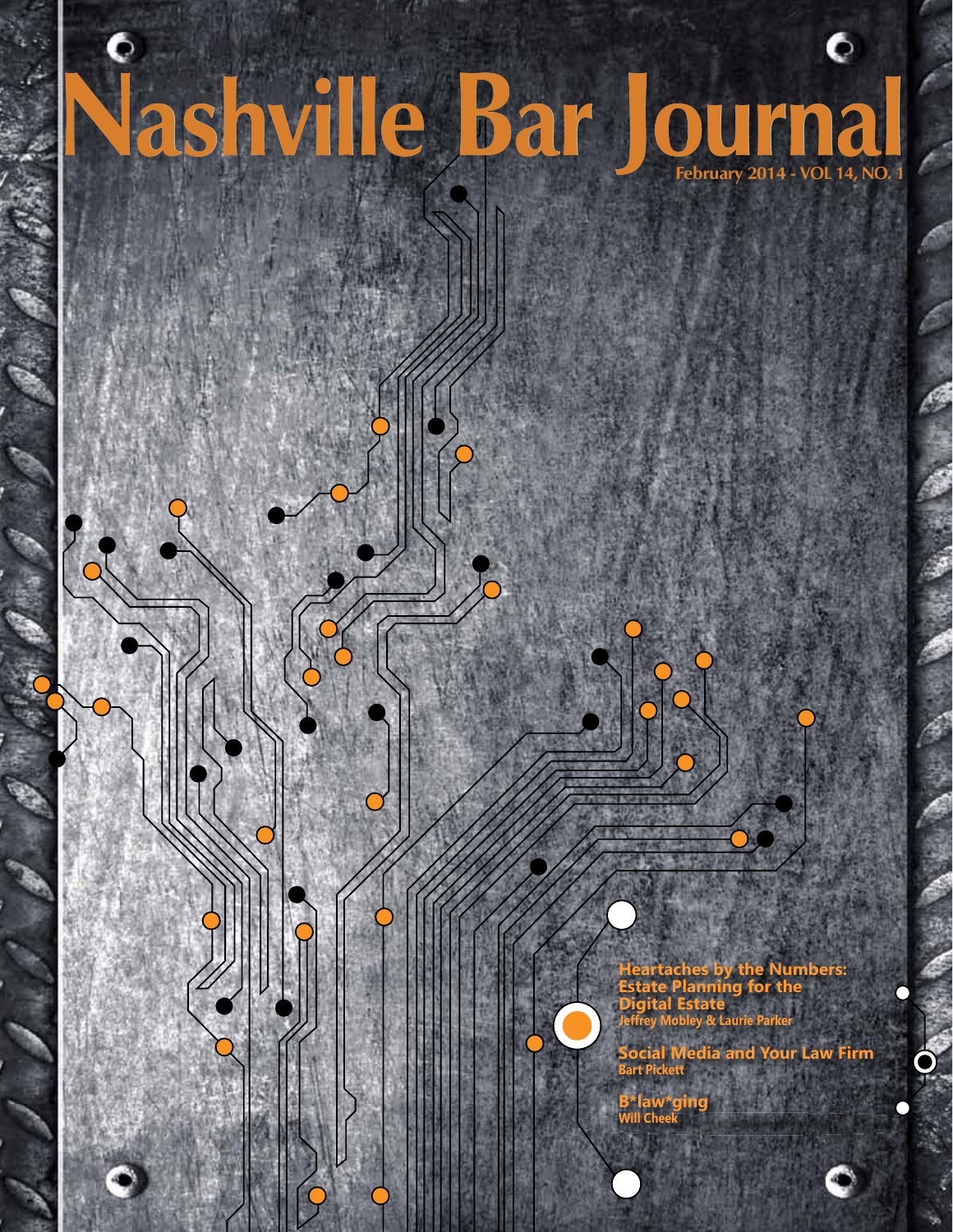## **Davidson County Criminal Appeals: Worth the Effort, Despite the Data**

by: Jason Gichner

Successfully appealing a criminal conviction is difficult. Most convictions are affirmed on appeal. As an attorney who handles these appeals, I am often confronted with the questions of whether a case is worth appealing and what is the likelihood of success. These are not easy questions to answer. First of all, defining success can be tricky. Reversal of the conviction and dismissal of the case is clearly the gold standard. There are, however, many other results that qualify as success. Often, the best a client can ever hope for is a reversal of the conviction and a remand for a new trial. In certain circumstances, the client is seeking a sentence reduction or merely a remand for a new sentencing hearing. The first task is establishing a legitimate goal for the appeal. Unrealistic goals result in unsuccessful appeals.

Once the appellate goal is established, a more informed discussion on the likelihood of success can take place. Clients need to approach criminal appeals with their eyes open and recognize that obtaining relief is an uphill struggle. In an attempt to illustrate how steep this uphill climb actually is, I reviewed all of the appellate criminal opinions for Davidson County cases from January 1, 2013 through October 22, 2013.

During this time period, 165 appellate decisions were issued involving criminal cases that originated in Davidson County.1 The Tennessee Supreme Court issued two of these decisions. The remaining 163 opinions were issued by the Court of Criminal Appeals. Of these 165 appellate decisions, relief was granted in just 15 cases. This means that during this ten-month window, relief was granted in just over 9% of criminal appeals out of Davidson County.

It is also interesting to look at the type of relief granted. In certain cases, the relief was very minor, such as in *State v. Hidalgo*, where the Court of Appeals remanded the case for a merger of two felony offenses.2 The ruling had no effect on the total length of the sentence, but did vacate one criminal conviction on Mr. Hidalgo's record.3 Another minor victory was achieved in *State v. Dalton*, where the case was remanded to determine the amount of jail credit the defendant was entitled to receive on her sentence. $4$ 

In other cases, significant relief was achieved through the appeal. Interestingly enough, two of these cases involved pro se litigants. In *State v. Thornton*, a *pro se* appellant successfully convinced the Court of Criminal Appeals to reverse and vacate 170 separate convictions for violating an order of protection.<sup>5</sup> Since the defendant had been convicted at trial of 180 counts for violating an order of protection, and sentenced to ten calendar days for each count, all running consecutively, this constituted a major victory on appeal. The appellate ruling not only vacated 170 convictions, but it reduced the total sentence by 1,700 days.

Another *pro se* example is *Cole v. State*, where Mr. Cole convinced the Court of Criminal Appeals to reverse the judgment of the trial court which summarily dismissed his post-conviction request for DNA analysis.6 The case was remanded to the trial court for further proceedings.<sup>7</sup>

Significant victories were also obtained by litigants represented by counsel. In *State v. Webster*, the Court of Criminal Appeals held that the evidence presented at trial was insufficient to support a felony conviction.8 The case was remanded for sentencing as a misdemeanor theft, as opposed to felony theft.<sup>9</sup> A new trial was granted in *State v*. *Tate*, where the appellate court held that the trial court erred in admitting improper testimony.10 The Tennessee Supreme Court held in *State v. Robinson* that the evidence at trial did not support the conviction for a Class A felony and remanded the case for resentencing as a Class B felony.<sup>11</sup> This likely resulted in a significant reduction of the total sentence given the range of punishment applicable to a Class A felony as opposed to a Class B felony.

Continued on Page 21  $\supset$